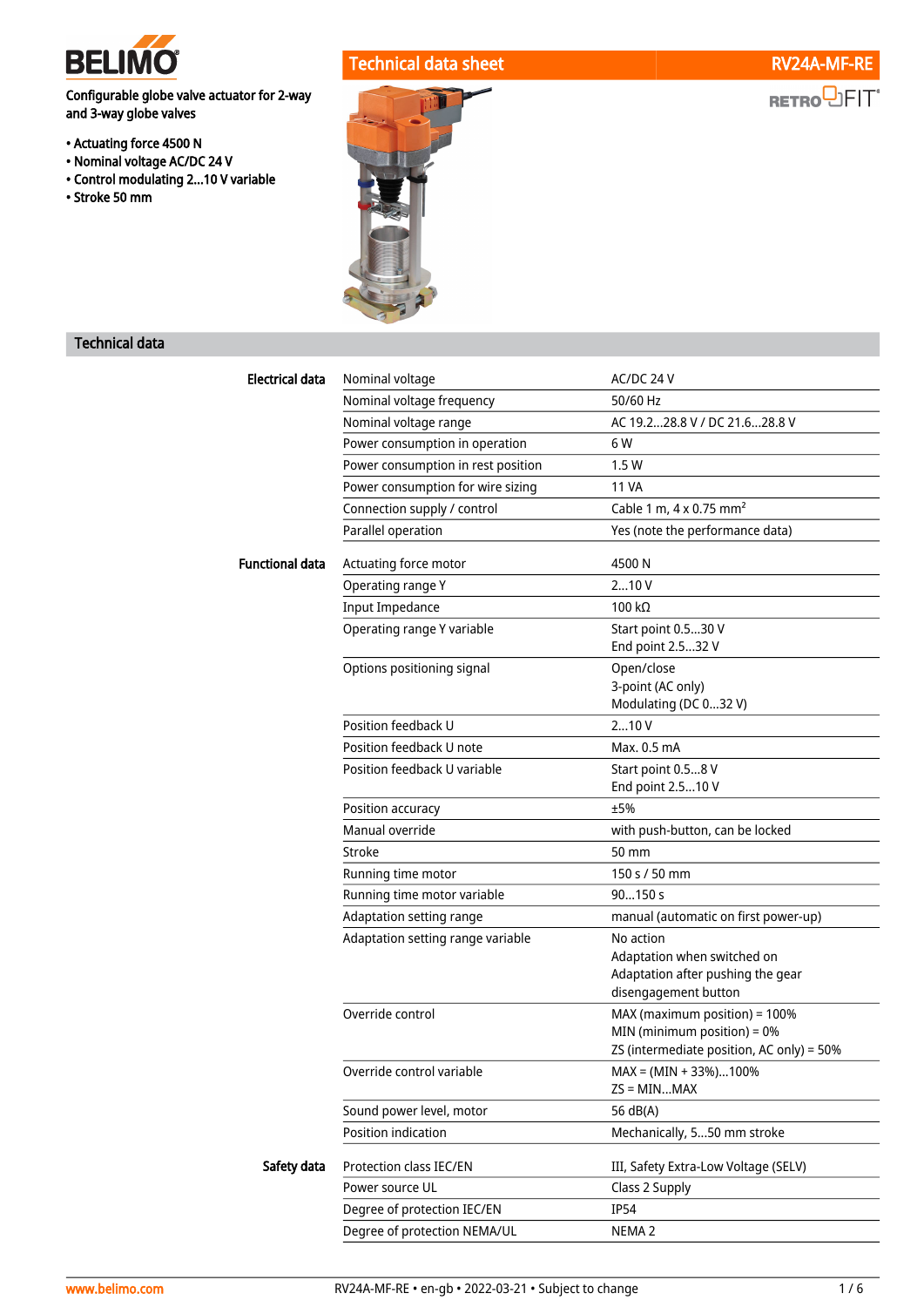

Technical data sheet **RV24A-MF-RE** 

| Safety data | Enclosure                              | UL Enclosure Type 2                                                                                                                                                                          |  |  |
|-------------|----------------------------------------|----------------------------------------------------------------------------------------------------------------------------------------------------------------------------------------------|--|--|
|             | <b>EMC</b>                             | CE according to 2014/30/EU                                                                                                                                                                   |  |  |
|             | Certification IEC/EN                   | IEC/EN 60730-1 and IEC/EN 60730-2-14                                                                                                                                                         |  |  |
|             | Certification UL                       | cULus according to UL60730-1A, UL60730-2-14<br>and CAN/CSA F60730-1<br>The UL marking on the actuator depends on<br>the production site, the device is UL-compliant<br>in any case<br>Type 1 |  |  |
|             | Mode of operation                      |                                                                                                                                                                                              |  |  |
|             | Rated impulse voltage supply / control | $0.8$ kV                                                                                                                                                                                     |  |  |
|             | Pollution degree                       | 3                                                                                                                                                                                            |  |  |
|             | Ambient temperature                    | $050^{\circ}$ C                                                                                                                                                                              |  |  |
|             | Storage temperature                    | $-4080^{\circ}$ C                                                                                                                                                                            |  |  |
|             | Ambient humidity                       | Max. 95% RH, non-condensing                                                                                                                                                                  |  |  |
|             | Servicing                              | maintenance-free                                                                                                                                                                             |  |  |
| Weight      | Weight                                 | 5.6 kg                                                                                                                                                                                       |  |  |

## Safety notes



• This device has been designed for use in stationary heating, ventilation and air-conditioning systems and must not be used outside the specified field of application, especially in aircraft or in any other airborne means of transport.

- Outdoor application: only possible in case that no (sea) water, snow, ice, insolation or aggressive gases interfere directly with the device and that it is ensured that the ambient conditions remain within the thresholds according to the data sheet at any time.
- Only authorised specialists may carry out installation. All applicable legal or institutional installation regulations must be complied during installation.
- The switch for changing the direction of motion and so the closing point may be adjusted only by authorised specialists. The direction of motion is critical, particularly in connection with frost protection circuits.
- The device may only be opened at the manufacturer's site. It does not contain any parts that can be replaced or repaired by the user.
- The device contains electrical and electronic components and must not be disposed of as household refuse. All locally valid regulations and requirements must be observed.

## Product features

| Mode of operation                | The actuator is connected with a standard modulating signal of 010 V and drives to the<br>position defined by the control signal. The measuring voltage U serves for the electrical display<br>of the actuator position 0.5100% and as control signal for other actuators.                                                                                                                                                                                                                           |
|----------------------------------|------------------------------------------------------------------------------------------------------------------------------------------------------------------------------------------------------------------------------------------------------------------------------------------------------------------------------------------------------------------------------------------------------------------------------------------------------------------------------------------------------|
| Parametrisable actuators         | The factory settings cover the most common applications. Single parameters can be modified<br>with the Belimo Service Tools MFT-P or ZTH EU.                                                                                                                                                                                                                                                                                                                                                         |
| Mounting on third-party valves   | The retrofit actuators for installation on a wide range of valves from various manufacturers are<br>comprised of an actuator, universal valve neck adapter and universal valve stem adapter. Adapt<br>the valve neck and valve stem to begin with, then attach the retrofit actuator to the valve neck<br>adapter, connect to the valve and start up. The valve neck adapter/actuator can be rotated<br>through 360° on the valve neck, provided it is permitted by the size of the installed valve. |
| <b>Mounting on Belimo valves</b> | Use standard actuators from Belimo for mounting on Belimo globe valves.                                                                                                                                                                                                                                                                                                                                                                                                                              |
| Manual override                  | Manual override with push-button possible (the gear is disengaged for as long as the button is<br>pressed or remains locked).                                                                                                                                                                                                                                                                                                                                                                        |
|                                  | The stroke can be adjusted by using a hexagon socket screw key (5 mm), which is inserted into<br>the top of the actuator. The stem extends when the key is rotated clockwise.                                                                                                                                                                                                                                                                                                                        |
| High functional reliability      | The actuator is overload protected, requires no limit switches and automatically stops when the<br>end stop is reached.                                                                                                                                                                                                                                                                                                                                                                              |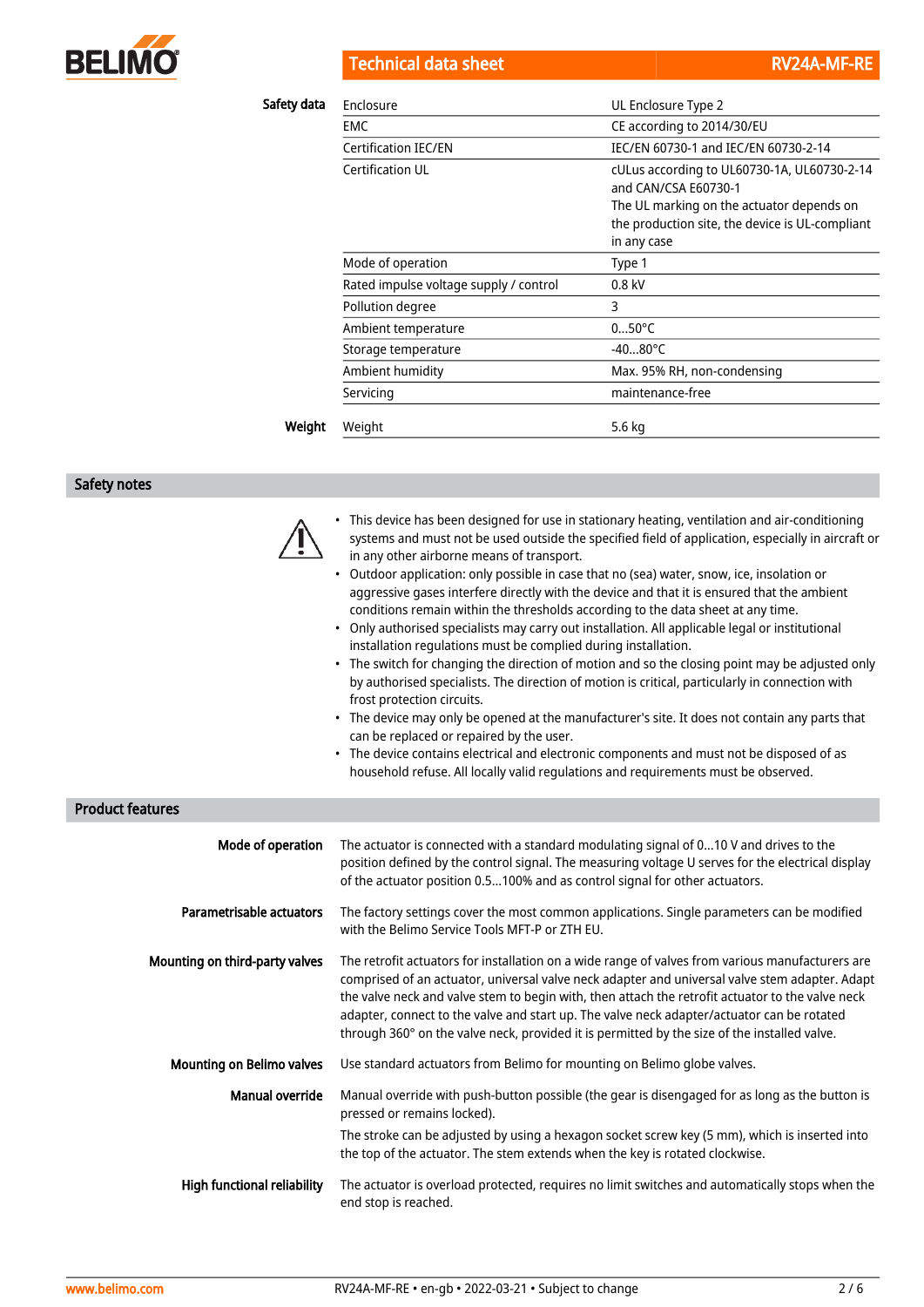

Technical data sheet **RV24A-MF-RE** 

| Home position                         | Factory setting: Actuator stem is retracted.                                                                                                                                                                                                  |
|---------------------------------------|-----------------------------------------------------------------------------------------------------------------------------------------------------------------------------------------------------------------------------------------------|
|                                       | The first time the supply voltage is switched on, i.e. at the time of commissioning, the actuator<br>carries out an adaptation, which is when the operating range and position feedback adjust<br>themselves to the mechanical setting range. |
|                                       | The actuator then moves into the position defined by the positioning signal.                                                                                                                                                                  |
| <b>Adaptation and synchronisation</b> | An adaptation can be triggered manually by pressing the "Adaptation" button or with the PC-<br>Tool. Both mechanical end stops are detected during the adaptation (entire setting range).                                                     |
|                                       | Automatic synchronisation after pressing the gearbox disengagement button is configured. The<br>synchronisation is in the home position (0%).                                                                                                 |
|                                       | The actuator then moves into the position defined by the positioning signal.                                                                                                                                                                  |
|                                       | A range of settings can be adapted using the PC-Tool (see MFT-P documentation)                                                                                                                                                                |
| Setting direction of motion           | When actuated, the stroke direction switch changes the running direction in normal operation.                                                                                                                                                 |

## Accessories

| Electrical accessories        | <b>Description</b>                                                                                                                            | Type               |
|-------------------------------|-----------------------------------------------------------------------------------------------------------------------------------------------|--------------------|
|                               | Auxiliary switch 2 x SPDT add-on                                                                                                              | S <sub>2</sub> A-H |
| <b>Mechanical accessories</b> | <b>Description</b>                                                                                                                            | <b>Type</b>        |
|                               | Spacer ring for Sauter, stroke 50 mm                                                                                                          | ZRV-301            |
|                               | Spacer ring for Siebe, stroke 50 mm                                                                                                           | ZRV-302            |
|                               | Spacer ring for Johnson Control, stroke 50 mm                                                                                                 | ZRV-303            |
|                               | Washer Sauter for Sauter, stroke 50 mm                                                                                                        | ZRV-304            |
| Service tools                 | <b>Description</b>                                                                                                                            | <b>Type</b>        |
|                               | Service Tool, with ZIP-USB function, for parametrisable and<br>communicative Belimo actuators, VAV controller and HVAC performance<br>devices | ZTH EU             |
|                               | Belimo PC-Tool, Software for adjustments and diagnostics                                                                                      | MFT-P              |
|                               | Adapter for Service-Tool ZTH                                                                                                                  | MFT-C              |
|                               | Connection cable 5 m, A: RJ11 6/4 ZTH EU, B: 6-pin for connection to<br>service socket                                                        | ZK1-GEN            |
|                               | Connection cable 5 m, A: RJ11 6/4 ZTH EU, B: free wire end for connection<br>to MP/PP terminal                                                | ZK2-GEN            |

## Electrical installation



## Supply from isolating transformer.

Parallel connection of other actuators possible. Observe the performance data. Direction of stroke switch factory setting: Actuator stem retracted (**▲**).

#### Wiring diagrams



# Cable colours:

- $1 = **black**$  $2 = red$
- 3 = white
- $4 = pink$
- 5 = orange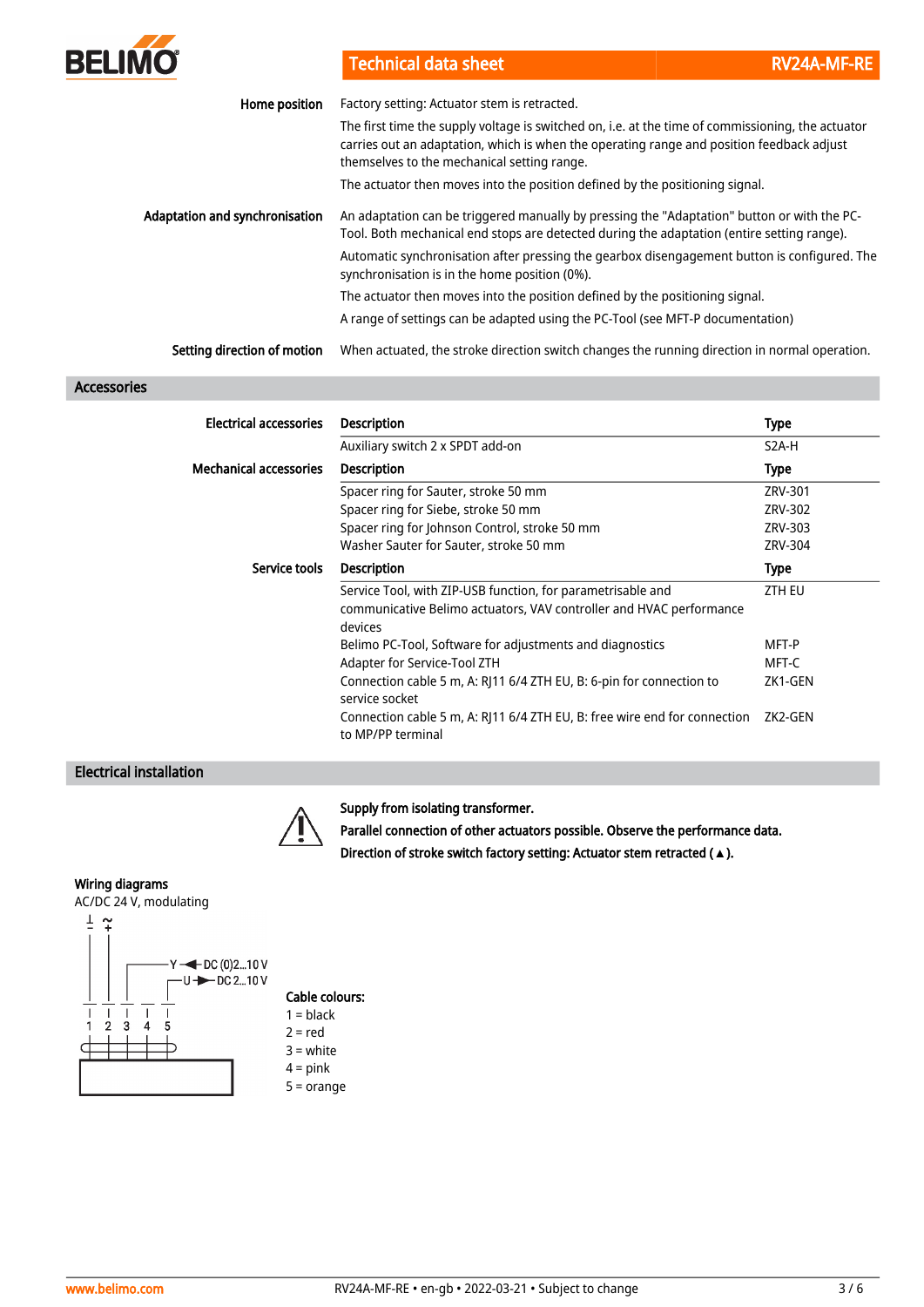

c

# Functions with basic values (conventional mode)

Override control with AC 24 V with relay contacts





Control with 4...20 mA via external resistor Functional check



## Caution:

The operating range must be set to DC 2...10 V. The 500  $\Omega$  resistor converts the 4...20 mA current signal to a voltage signal DC 2...10 V

## Functions with specific parameters (parametrisation necessary)



|                    | a | C | e |
|--------------------|---|---|---|
| Close <sup>1</sup> |   |   |   |
| <b>MIN</b>         |   |   |   |
| <b>ZS</b>          |   |   |   |
| MAX                |   |   |   |
| Open               |   |   |   |
|                    |   |   |   |

rotary switch

Override control with AC 24 V with Control remotely 0...100% with positioner SG..



Minimum limit with positioner SG.. entitled and the set of the Primary/secondary operation (position-dependent)





Procedure

1. Apply 24 V to connection 1 and 2 2. Disconnect connection 3: and 3:

- with upwards direction of motion: closing point at top

- with downwards direction of motion: closing point at bottom 3. Short circuit connections 2

- Actuator runs in the opposite direction

Override control and limiting with AC 24 V with relay contacts Override control and limiting with AC 24 V with rotary switch



1) Caution: This function is only guaranteed if the start point of the operating range is defined as min. 0.5 V.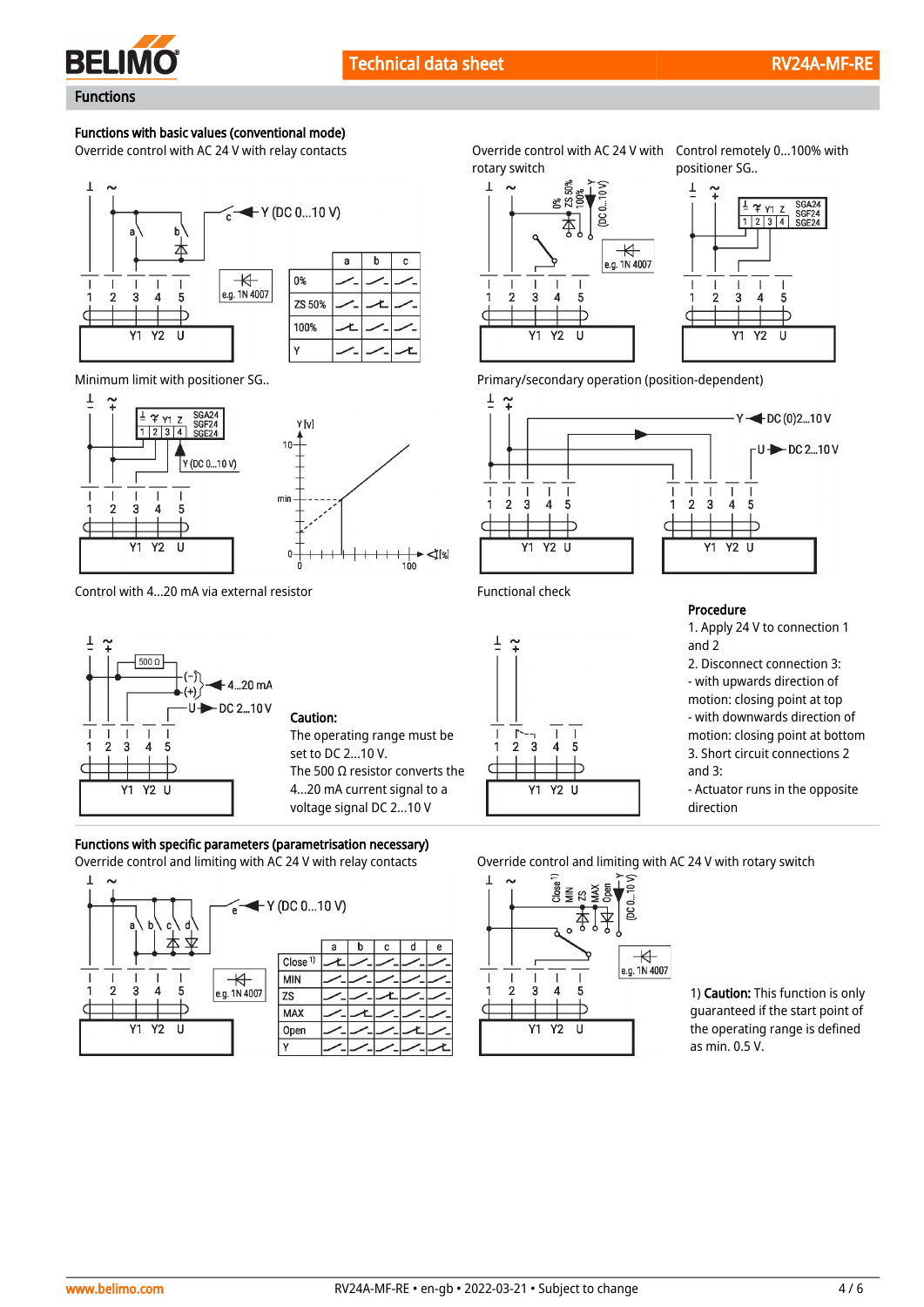

Technical data sheet **RV24A-MF-RE** 



## Operating controls and indicators